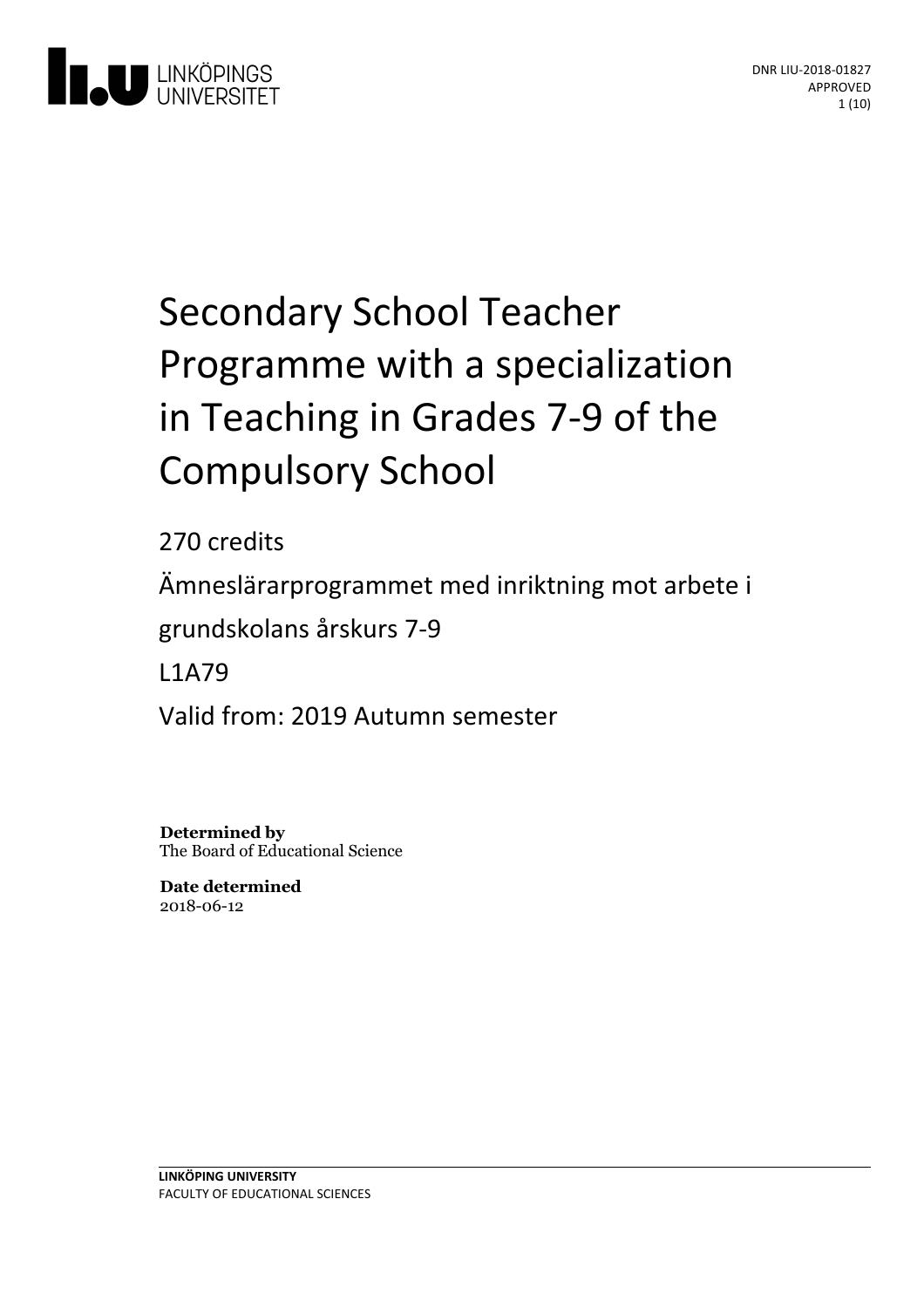# Entry requirements

# Degree in Swedish

Ämneslärarexamen med inriktning mot arbete i grundskolans årskurs 7-9

# Degree in English

Degree of Master of Arts in Secondary Education Degree of Master of Science in Secondary Education

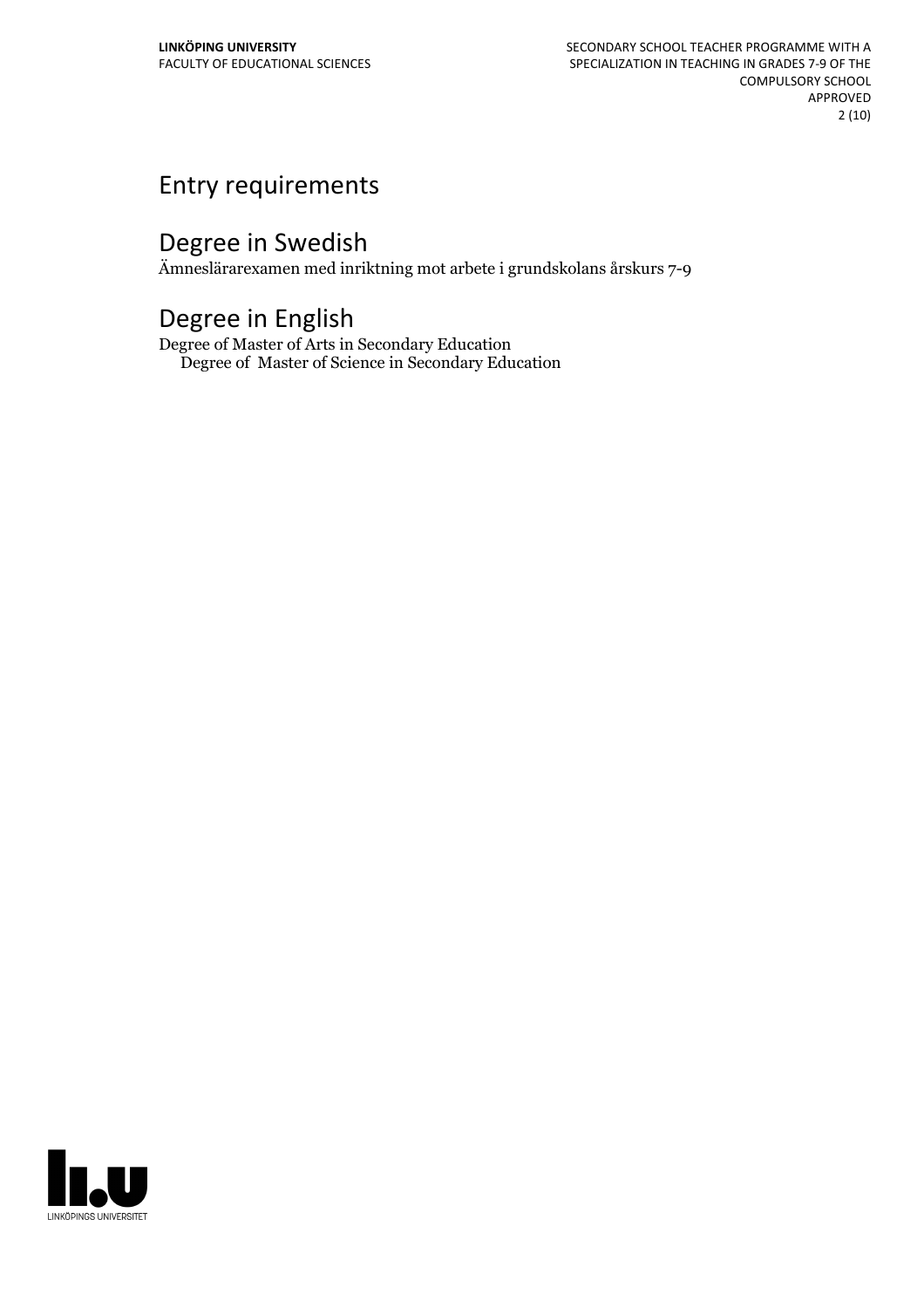# **Curriculum**

#### **Semester 1 (Autumn 2019)**

| Course<br>code | Course name                                                               | <b>Credits</b> | Level            | Weeks              | ECV |
|----------------|---------------------------------------------------------------------------|----------------|------------------|--------------------|-----|
| 975G01         | Educational Sciences 1, Didactics                                         | 5              | G <sub>1</sub> X | v201934-<br>201936 |     |
| 974GV6         | <b>Educational Scienes, Teaching Practice</b>                             | 1.5            | G <sub>1</sub> X | v201937-<br>201943 |     |
| 975G07         | Educational Sciences 2, Development and<br>Learning                       | 8.5            | G <sub>1</sub> X | v201937-<br>201943 |     |
| 975G03         | Educational Sciences 3, Knowledge Assessment                              | 7.5            | G <sub>1</sub> X | v201944-<br>201948 |     |
| 975G04         | Educational Sciences 4, History of Education,<br>Societal role and values | 7.5            | G <sub>1</sub> X | v201949-<br>202003 |     |

# *Specialisation: Subject: Social Studies*

#### **Semester 2 (Spring 2020)**

*Specialisation: Subject: Social Studies*

| Course<br>code | Course name                          | <b>Credits</b> | Level            | Weeks              | ECV |
|----------------|--------------------------------------|----------------|------------------|--------------------|-----|
|                | 91SH13 Social Science (1-30 Credits) | 30             | G <sub>1</sub> X | v202004-<br>202023 |     |

## **Semester 3 (Autumn 2020)**

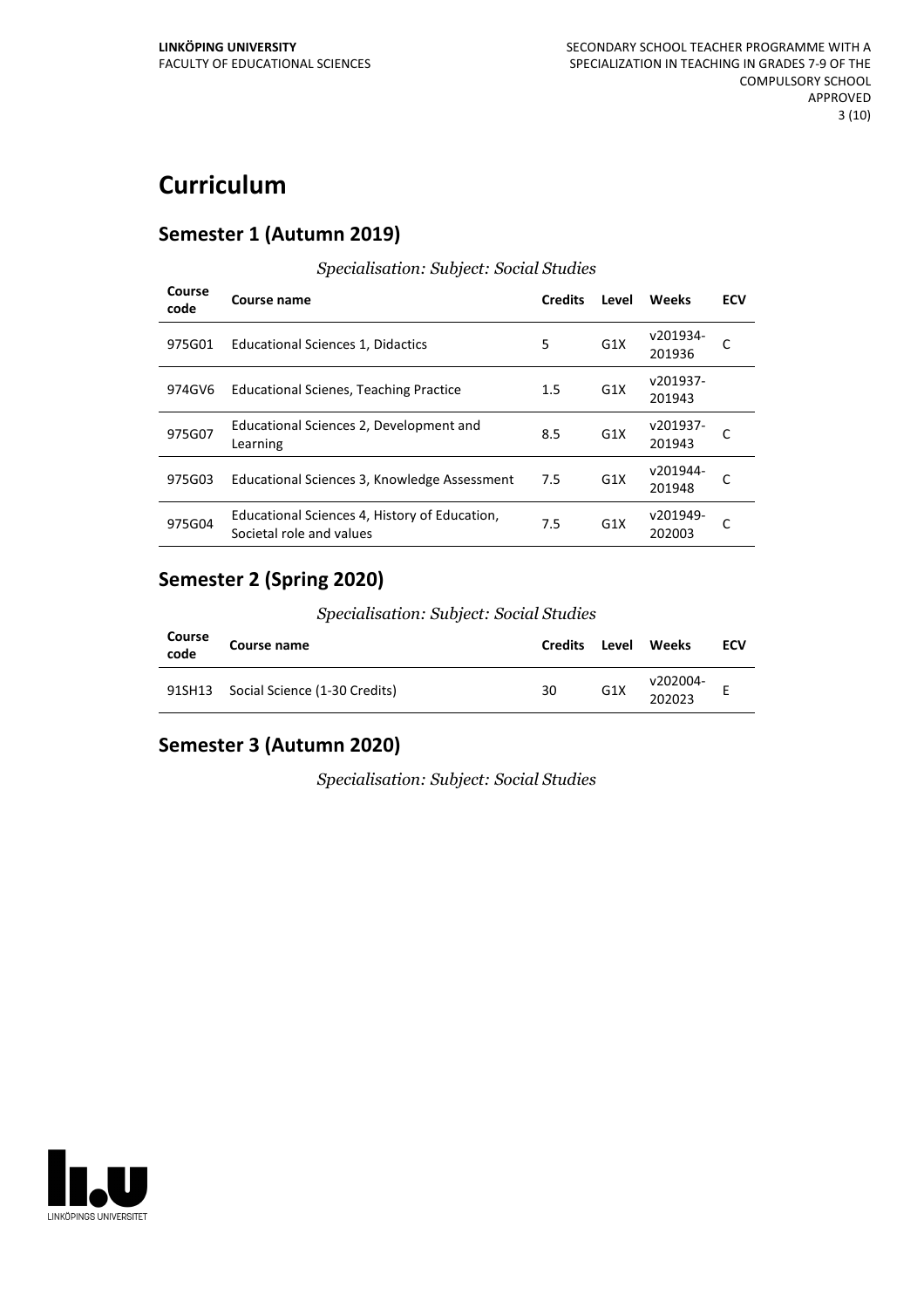| Course<br>code | Course name                                             | <b>Credits</b> | Level | Weeks              | <b>ECV</b> |
|----------------|---------------------------------------------------------|----------------|-------|--------------------|------------|
| 92MA12         | <b>Mathematics: Geometry</b>                            | 5              | G1X   | v202034-<br>202037 | E          |
| 92RE13         | Religious Studies (1-15 Cr)                             | 15             | G1X   | v202034-<br>202043 | E          |
| 92SA11         | Swedish as a second language (1-15 cr)                  | 15             | G1X   | v202034-<br>202043 | E          |
| 92GE01         | Geography (1-30 cr)                                     | 30             | G1X   | v202034-<br>202103 | Ε          |
| 92SH33         | Social Science (31-52,5 cr)                             | 22.5           | G1X   | v202034-<br>202103 | Е          |
| 92MA13         | Mathematics: Foundation Course in<br><b>Mathematics</b> | 6              | G1X   | v202036-<br>202044 | E          |
| 92MA16         | <b>Mathematics: Mathematics Education 1</b>             | 5.5            | G1X   | v202036-<br>202103 | E          |
| 92RE23         | Religious Studies (16-30 Cr)                            | 15             | G1X   | v202044-<br>202103 | E          |
| 92SA21         | Swedish as a second language (16-30 cr)                 | 15             | G1X   | v202044-<br>202103 | Ε          |
| 92SHV9         | Social Science: Teaching Practice (53-60 cr)            | 7.5            | G1X   | v202045-<br>202049 | E          |
| 92MA14         | Mathematics: One Variable Calculus 1                    | 6              | G1X   | v202045-<br>202103 | E          |
| 92MA15         | Mathematics: Linear Algebra                             | 6              | G1X   | v202045-<br>202103 | E          |

# **Semester 4 (Spring 2021)**

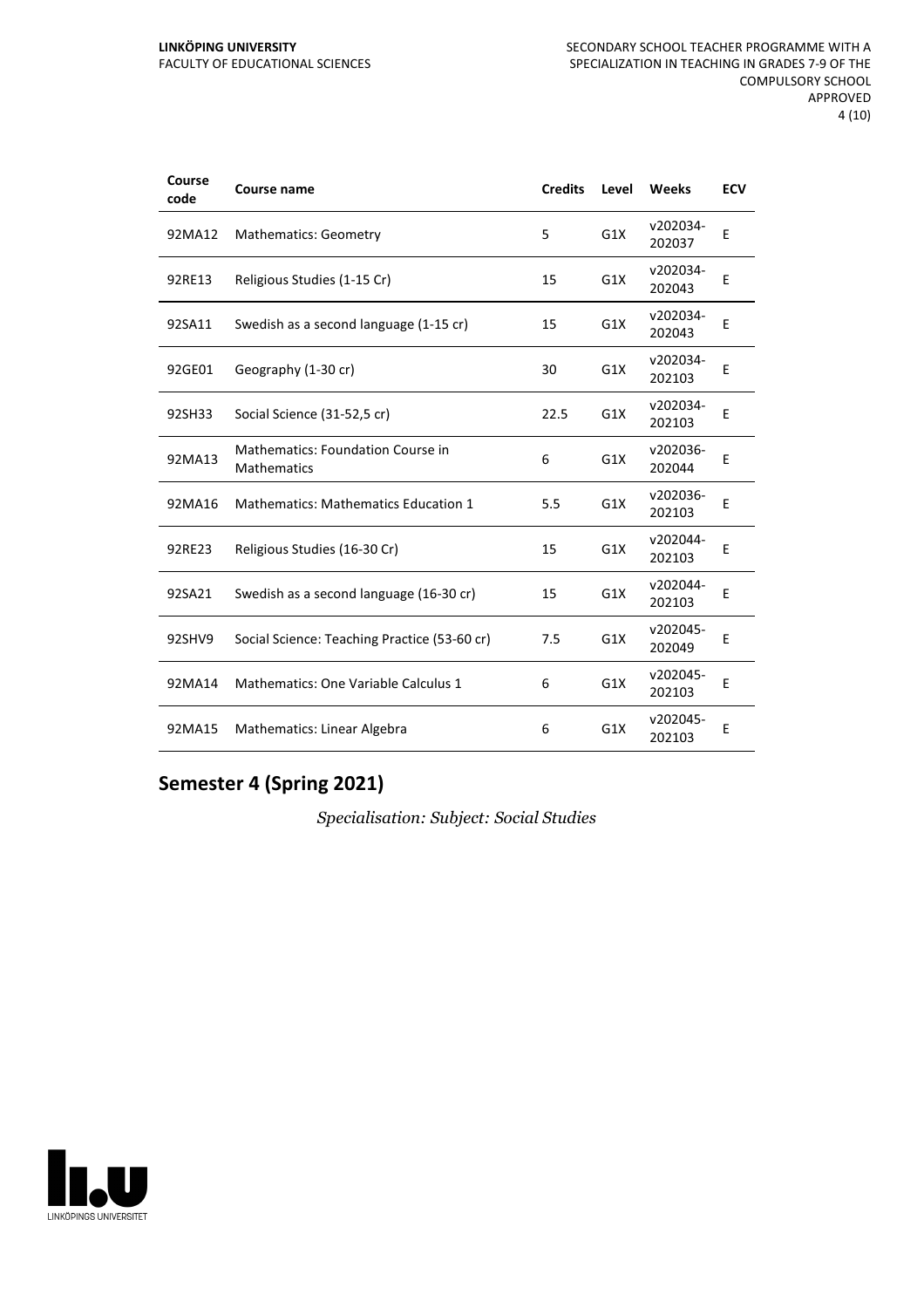| Course<br>code | Course name                                                                | <b>Credits</b> | Level | Weeks              | <b>ECV</b> |
|----------------|----------------------------------------------------------------------------|----------------|-------|--------------------|------------|
| 9GMA04         | Mathematics, Calculus in One Variable 2                                    | 6              | G1X   | v202103-<br>202112 | E          |
| 9GMA05         | <b>Mathematics: Statistics</b>                                             | 5              | G1X   | v202103-<br>202112 | E          |
| 92RE43         | Religiuos Studies (46-60 Credits)                                          | 15             | G1X   | v202104-<br>202115 | E          |
| 92EN11         | English (1-27,5 cr)                                                        | 27.5           | G1X   | v202104-<br>202123 | E          |
| 92GE33         | Geography (31-52,5 cr)                                                     | 22.5           | G1X   | v202104-<br>202123 | E          |
| 92MA32         | Mathematics: Programming with a<br>Mathematical and Didactical Perspective | 6              | G1X   | v202104-<br>202123 | E          |
| 92MA39         | <b>Mathematics: Mathematics Education 2</b>                                | 3              | G1X   | v202104-<br>202123 | E          |
| 92MAV9         | <b>Mathematics: Teaching Practice</b>                                      | 6              | G1X   | v202104-<br>202123 | Е          |
| 92SV13         | Swedish (1-30 cr)                                                          | 30             | G1X   | v202104-<br>202123 | E          |
| 92TM19         | Wood and Metal Craft (1-30 cr)                                             | 30             | G1X   | v202104-<br>202123 | E          |
| 92TX19         | Textile Craft (1-30 cr)                                                    | 30             | G1X   | v202104-<br>202123 | E          |
| 92GEV9         | Geography: Teaching Practice (52.5 - 60 cr)                                | 7.5            | G1X   | v202109-<br>202113 | E          |
| 92E1V7         | English: Teaching Practice (28-30)                                         | 2.5            | G1X   | v202111-<br>202112 | E          |
| 92REV9         | Religious Education: Teaching Practice (37,5-45<br>cr)                     | 7.5            | G1X   | v202113-<br>202118 | E          |
| 9GMA06         | <b>Mathematics: Calculus in Several Variables</b>                          | 4              | G1X   | v202113-<br>202122 | E          |
| 92TX17         | Textile Craft (1-15 cr)                                                    | 15             | G1X   | v202114-<br>202123 | E          |
| 92RE33         | Religious Studies (31-37,5 Credits)                                        | 7.5            | G1X   | v202119-<br>202123 | E          |

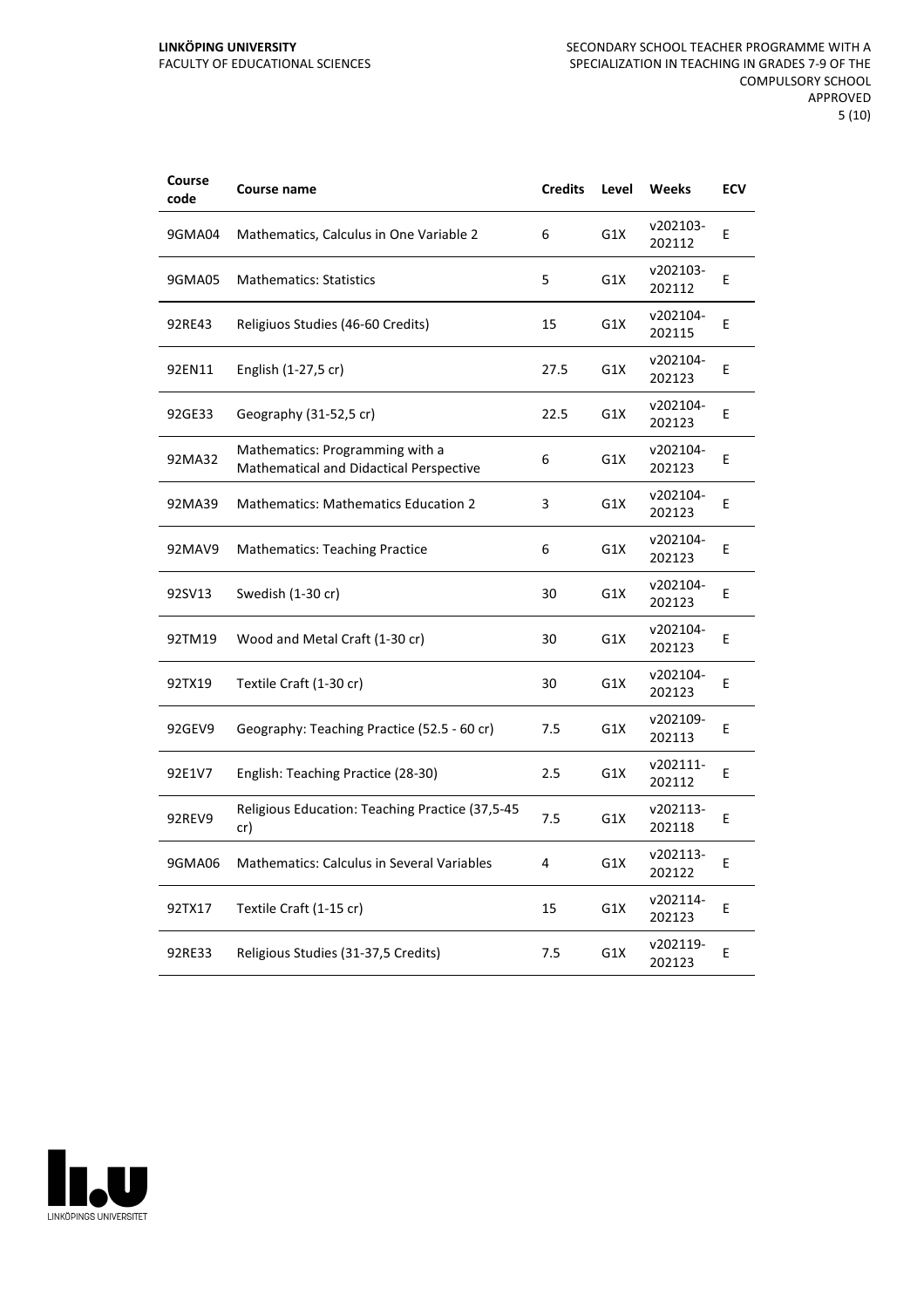## **Semester 5 (Autumn 2021)**

| Course<br>code | <b>Course name</b>                                       | <b>Credits</b> | Level            | Weeks              | <b>ECV</b> |
|----------------|----------------------------------------------------------|----------------|------------------|--------------------|------------|
| 93TMV9         | Wood and Metal Craft: Teaching Practice (31-<br>37,5 cr) | 7.5            | G1X              | v202134-<br>202138 | Ε          |
| 93TXV9         | Textile Craft: Teaching Practice (31-37,5 cr)            | 7.5            | G1X              | v202134-<br>202138 | E          |
| 93EN31         | English (31-55 cr)                                       | 25             | G <sub>2</sub> X | v202134-<br>202203 | E          |
| 93SH33         | Social Science (31-52,5 cr)                              | 22.5           | G2X              | v202134-<br>202203 | E          |
| 93SV33         | Swedish (31-52,5 cr)                                     | 22.5           | G2X              | v202134-<br>202203 | E          |
| 93ENV8         | English: Teaching Practice (56-58 cr)                    | 3              | G <sub>2</sub> X | v202139-<br>202140 | E          |
| 93TM39         | Wood and Metal Craft (38-60 cr)                          | 22.5           | G1X              | v202139-<br>202203 | E          |
| 93TX39         | Textile Craft (38-60 cr)                                 | 22.5           | G1X              | v202139-<br>202203 | E          |
| 93SVV9         | Swedish: Teaching Practice (52,5-60 cr)                  | 7.5            | G <sub>2</sub> X | v202143-<br>202148 | Ε          |
| 93ENV9         | English: Teaching Practice (59-60 cr)                    | $\overline{2}$ | G <sub>2</sub> X | v202145-<br>202145 | Е          |
| 93SHV9         | Social Science, Teaching Practice, (53-60 cr)            | 7.5            | G1X              | v202145-<br>202149 | E          |

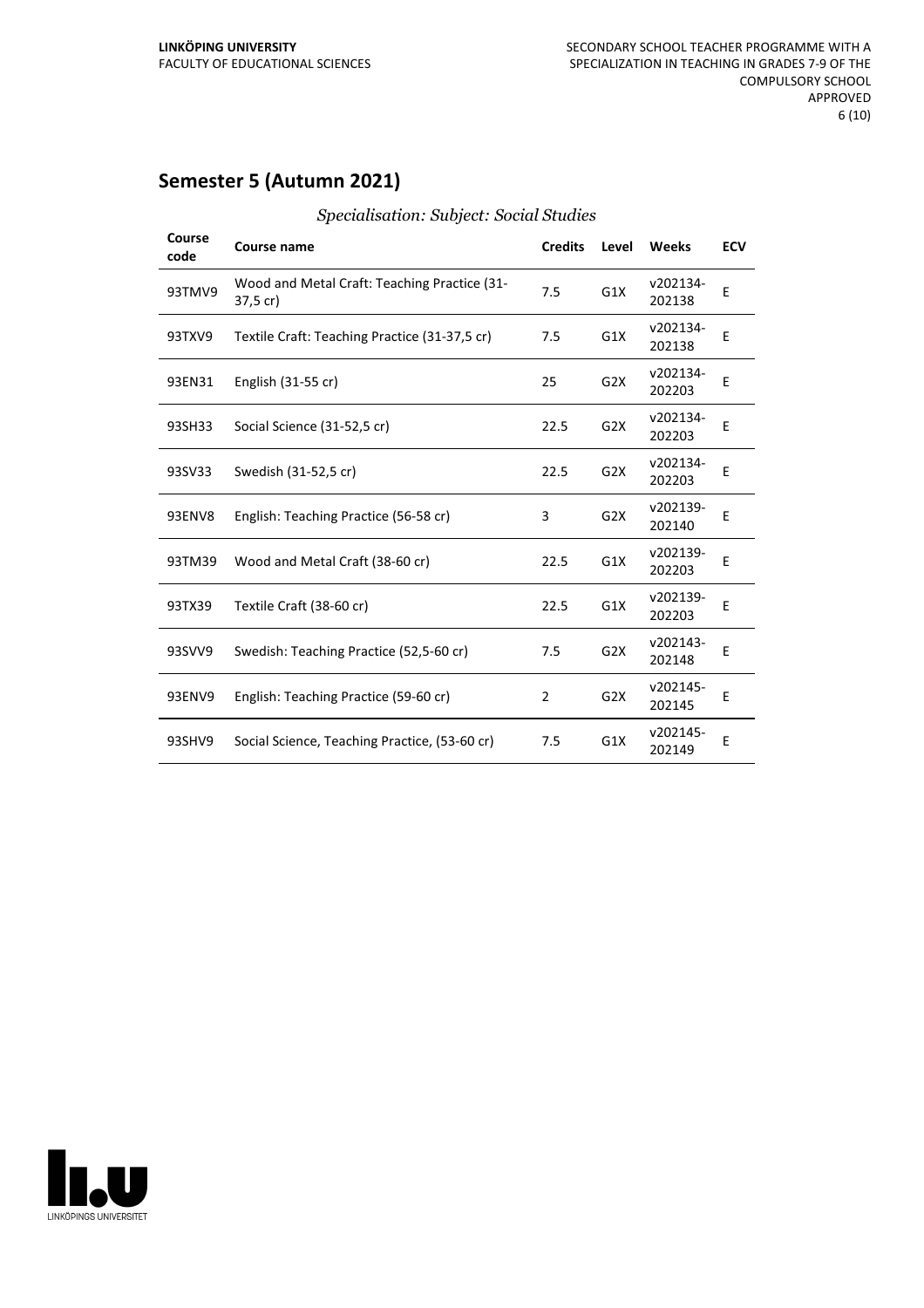## **Semester 6 (Spring 2022)**

| Course<br>code | Course name                                                          | <b>Credits</b> | Level           | Weeks              | <b>ECV</b> |
|----------------|----------------------------------------------------------------------|----------------|-----------------|--------------------|------------|
| 93UK51         | Educational Sciences 5, Social Relations and<br>Teachers' Leadership | 7.5            | G2X             | v202204-<br>202208 | E          |
| 93SH53         | Social Science (61-90 Credits)                                       | 30             | G2X             | v202204-<br>202223 | F          |
| 93UK82         | Educational Sciences, Theory of science and<br>research methods      | 7.5            | G2X             | v202209-<br>202213 | E          |
| 93XSH1         | Thesis, Social Science                                               | 15             | G <sub>2E</sub> | v202214-<br>202223 | F          |
| 93XSV1         | Thesis, Swedish                                                      | 15             | G <sub>2E</sub> | v202214-<br>202223 | E          |

#### *Specialisation: Subject: Social Studies*

## **Semester 7 (Autumn 2022)**

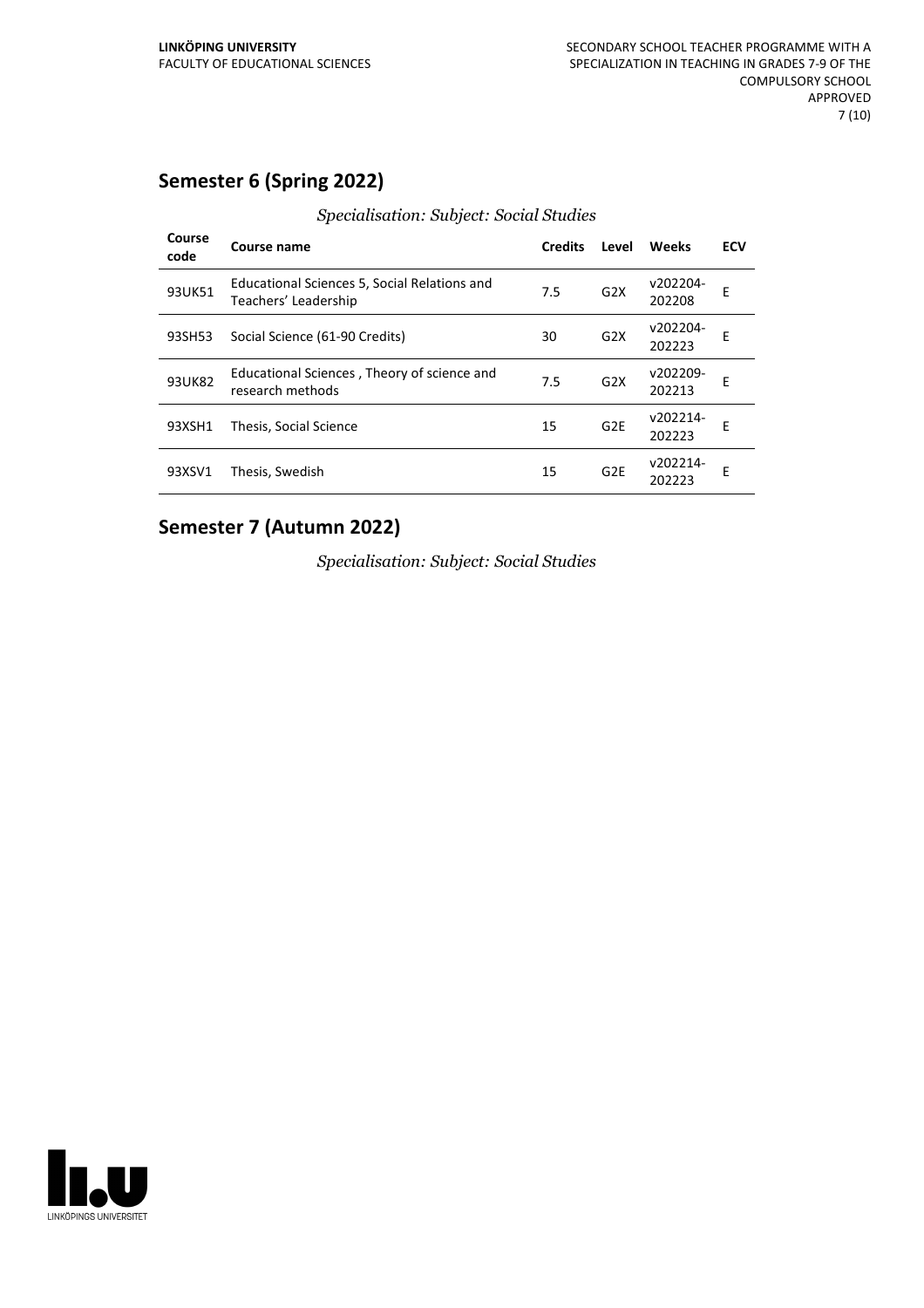| Course<br>code | <b>Course name</b>                                                | <b>Credits</b> | Level            | Weeks              | <b>ECV</b> |
|----------------|-------------------------------------------------------------------|----------------|------------------|--------------------|------------|
| 93RE19         | Religious Studies (1-15 cr)                                       | 15             | G <sub>2</sub> X | v202234-<br>202243 | E          |
| 93SA17         | Swedish as a second language (1-15 cr)                            | 15             | G <sub>2</sub> X | v202234-<br>202243 | E          |
| 9ASH59         | Social science (61-75 Credits)                                    | 15             | A1X              | v202234-<br>202243 | E          |
| 93GE07         | Geography (1-30 cr)                                               | 30             | G <sub>2</sub> X | v202234-<br>202303 | E          |
| 93TK19         | Technology 1                                                      | 30             | G1X              | v202234-<br>202303 | E          |
| 93KE17         | Chemistry (1-15 cr)                                               | 15             | G1X              | v202235-<br>202243 | E          |
| 9AUK62         | <b>Educational Sciences, Special Needs Education</b>              | 7.5            | A1X              | v202244-<br>202248 | E          |
| <b>9AUK81</b>  | Educational Sciences 8, Theory of science and<br>research methods | 7.5            | A1X              | v202244-<br>202248 | E          |
| 93KE27         | Chemistry (16-30 cr)                                              | 15             | G1X              | v202244-<br>202302 | E          |
| 93RE29         | Religious Studies (16-30 cr)                                      | 15             | G2X              | v202244-<br>202303 | E          |
| 93SA27         | Swedish as a second language (16-30 cr)                           | 15             | G <sub>2</sub> X | v202244-<br>202303 | E          |
| <b>9AUK71</b>  | Educational Sciences 7, School Development and<br>Evaluation      | $9*$           | A1X              | v202249-<br>202304 | E          |

# **Semester 8 (Spring 2023)**

*Specialisation: Subject: Social Studies*

| Course<br>code | Course name                                                  | <b>Credits</b> | Level | Weeks              | ECV |
|----------------|--------------------------------------------------------------|----------------|-------|--------------------|-----|
| <b>9AUK71</b>  | Educational Sciences 7, School Development and<br>Evaluation | $9*$           | A1X   | v202249-<br>202304 | E   |
| <b>9AKE39</b>  | Chemistry (31-45 cr)                                         | 15             | A1X   | v202303-<br>202322 | E   |
| <b>9ARE39</b>  | Religious Studies (31-45 cr)                                 | 15             | A1X   | v202304-<br>202313 | E   |
| 9ASA37         | Swedish as a Second language (31-45 cr)                      | 15             | A1X   | v202304-<br>202313 | E   |

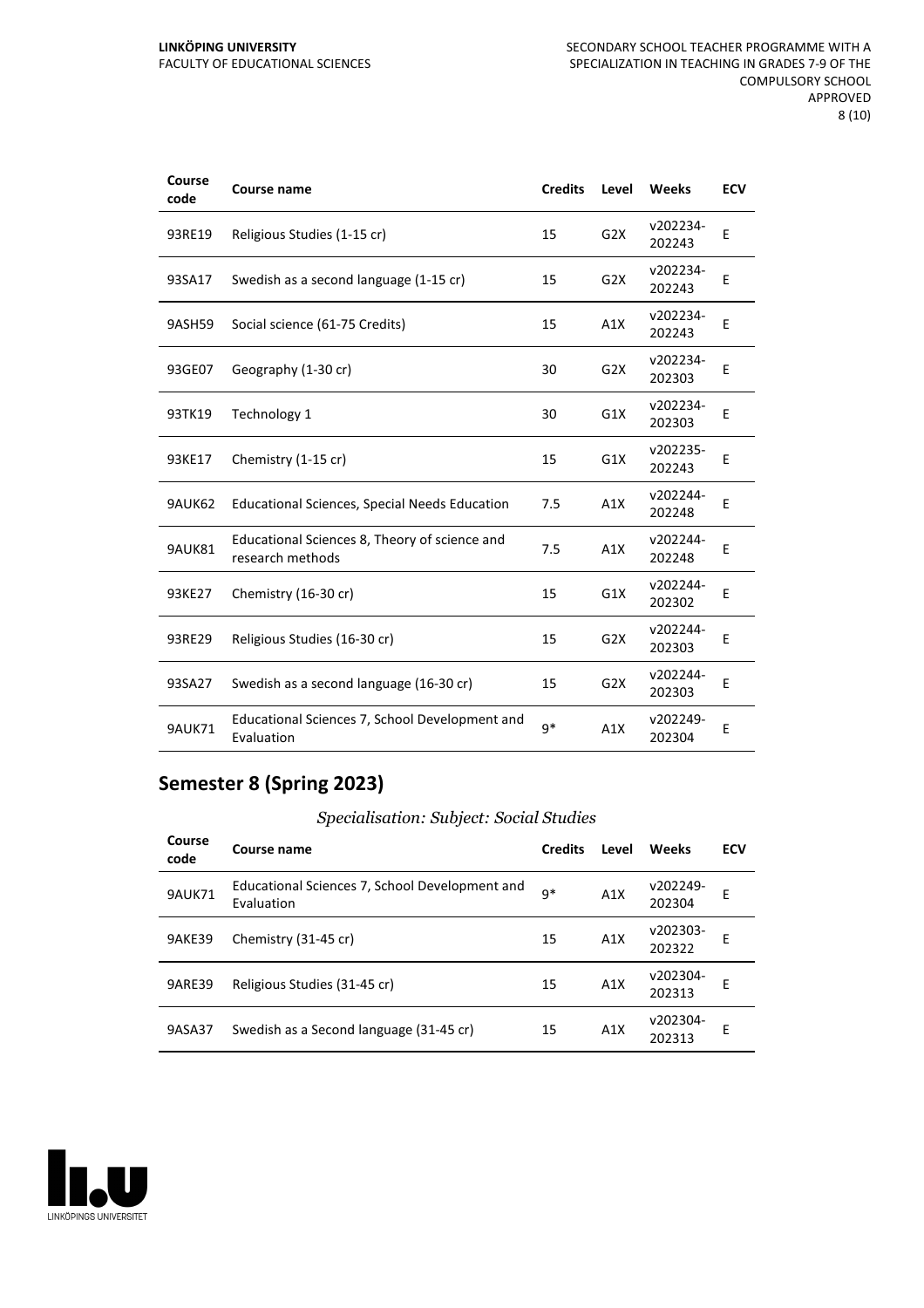| Course<br>code | <b>Course name</b>                                                   | <b>Credits</b> | Level | <b>Weeks</b>       | <b>ECV</b> |
|----------------|----------------------------------------------------------------------|----------------|-------|--------------------|------------|
| 9ASV57         | Swedish (61-75 cr)                                                   | 15             | A1X   | v202304-<br>202313 | Ε          |
| 9AGE39         | Geography (31-45 cr)                                                 | 15             | A1X   | v202304-<br>202318 | E          |
| 9ASH58         | Social science (61-75 Credits)                                       | 15             | A1X   | v202304-<br>202318 | E          |
| <b>9ATK39</b>  | Technology 31-45 cr                                                  | 15             | A1X   | v202304-<br>202318 | Ε          |
| 9AUK62         | <b>Educational Sciences, Special Needs Education</b>                 | 7.5            | A1X   | v202304-<br>202321 | Ε          |
| 9AVFU8         | <b>Teaching Practice</b>                                             | 13.5           | A1X   | v202305-<br>202314 | E          |
| 9ATKV8         | Technology: Teaching Practice (46-52,5 Credits)                      | 7.5            | A1X   | v202306-<br>202311 | E          |
| 9AXSH1         | Thesis in Social Science                                             | 15             | A1X   | v202308-<br>202323 | Ε          |
| 9AXSV1         | Thesis in Swedish                                                    | 15             | A1X   | v202308-<br>202323 | E          |
| 9AGEV8         | Geography: Teaching Practice (46-52,5 Cr)                            | 7.5            | A1X   | v202309-<br>202313 | E          |
| 9ASHV8         | Social Science: Teaching Practice (76-82,5 cr)                       | 7.5            | A1X   | v202309-<br>202313 | Ε          |
| 9AKEV8         | Chemistry: Teaching Practice (46-52,5 Credits)                       | 7.5            | A1X   | v202312-<br>202317 | Ε          |
| 9AREV8         | Religious Studies: Teaching Practice (46-52,5 cr)                    | 7.5            | A1X   | v202313-<br>202318 | E          |
| 9ASAV8         | Swedish as a Second Language: Teaching<br>Practice (46-52,5 Credits) | 7.5            | A1X   | v202313-<br>202318 | E          |
| 9ASVV8         | Swedish: Teaching Practice (76-82 cr)                                | 7.5            | A1X   | v202313-<br>202318 | E          |